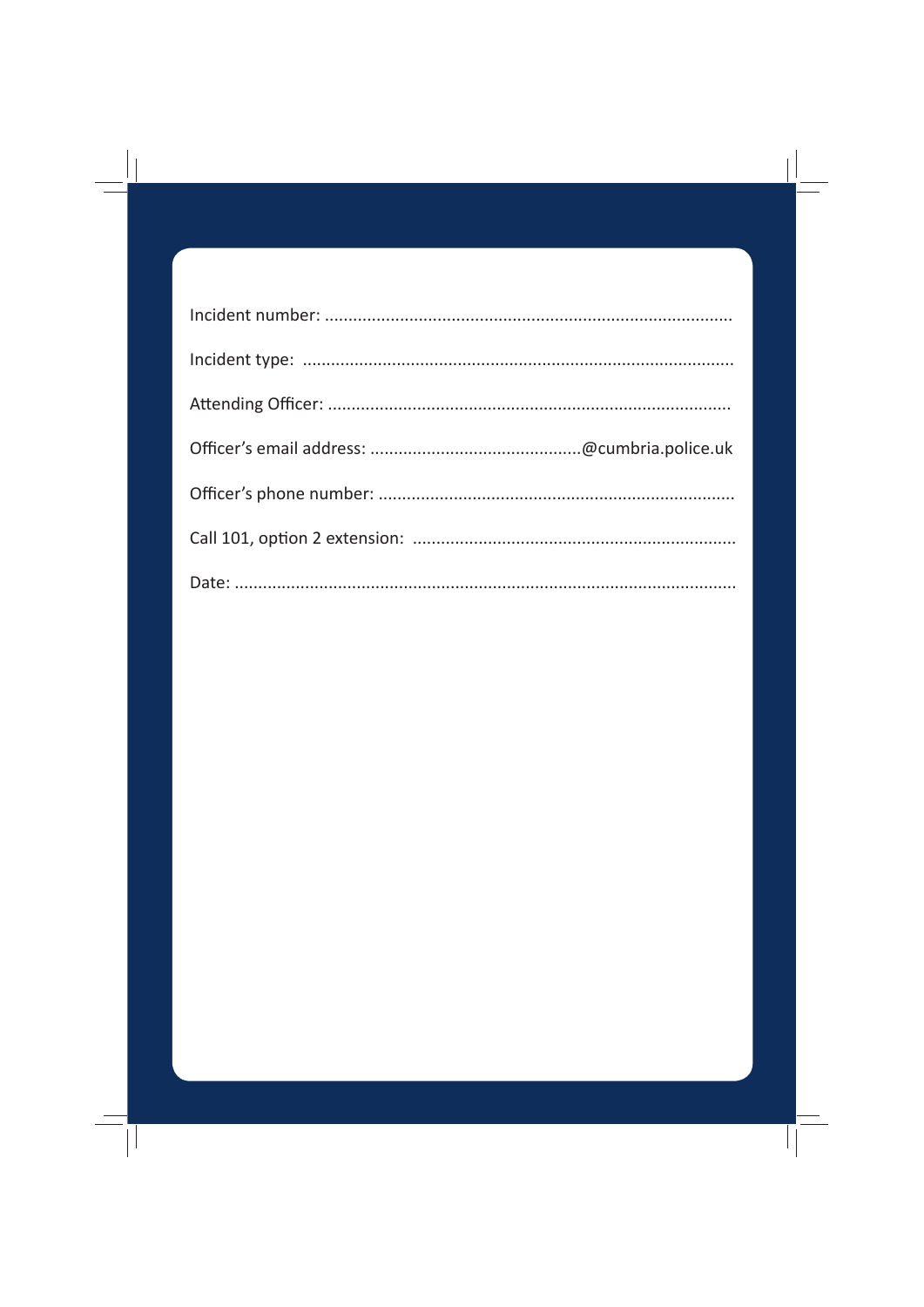

| Information for Victims of anti-social behaviour                  | Page 1-2 |
|-------------------------------------------------------------------|----------|
| What happens when you report an incident of anti-social behaviour | Page 3   |
| Dealing with anti-social behaviour                                | Page 4   |
| Community Remedy and Restorative Justice                          | Page 5   |
| Other agencies / support                                          | Page 6-7 |
| Victims of stalking and harassment                                | Page 8   |
| Keep a diary                                                      | Page 9   |
| The media                                                         | Page 10  |
| Community trigger                                                 | Page 11  |
| Fraud                                                             | Page 12  |
| Have we?                                                          | Page 13  |
| How did we do?                                                    | Page 14  |
| Other useful information                                          | Page 15  |
| This is for your use                                              | Page 16  |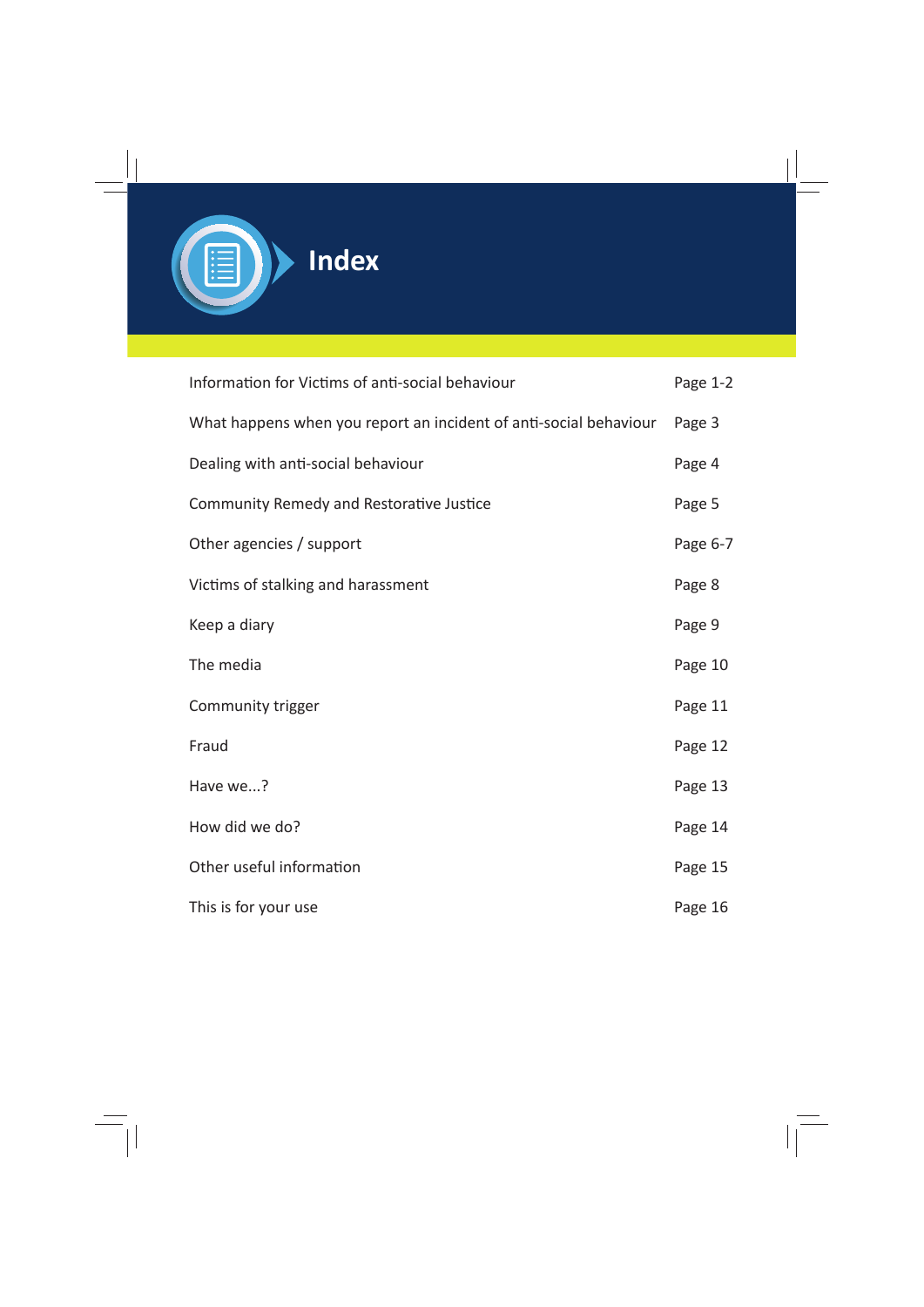

### Thank you for reporting your incident of anti-social behaviour.

Cumbria Constabulary and your local council, in partnership with other agencies, are committed to working together to tackle anti-social behaviour and reduce crime and disorder. Everyone has a right to feel safe in their own home and their community, we will do everything we can to help you achieve this.

### What exactly is anti-social behaviour?

Anti-social behaviour is any activity which causes, or is likely to cause, harassment, alarm or distress to one or more people not of the same household. Some of the more common forms of anti-social behaviour include:

- Nuisance and noisy neighbours
- Litter, rubbish dumping and fly tipping
- Vandalism and graffiti
- Vehicle nuisance
- Noise
- Trespassing
- Animal problems, like stray dogs or fouling etc
- Street drinking, causing a nuisance
- Groups of people, including youths, causing a nuisance.

As you have reported an incident of anti-social behaviour, this booklet provides information which should be of use to you.

Police grading of anti-social behaviour.

The police grade anti-social behaviour into three categories:

- 1. Personal, which is when it is deliberately directed at a group or individual.
- 2. Nuisance, for example people riding motorbikes off roads in fields or noise.
- 3. Environmental which affects a location such as litter or fly tipping.

#### 1 Putting Victims First: Anti-social Behaviour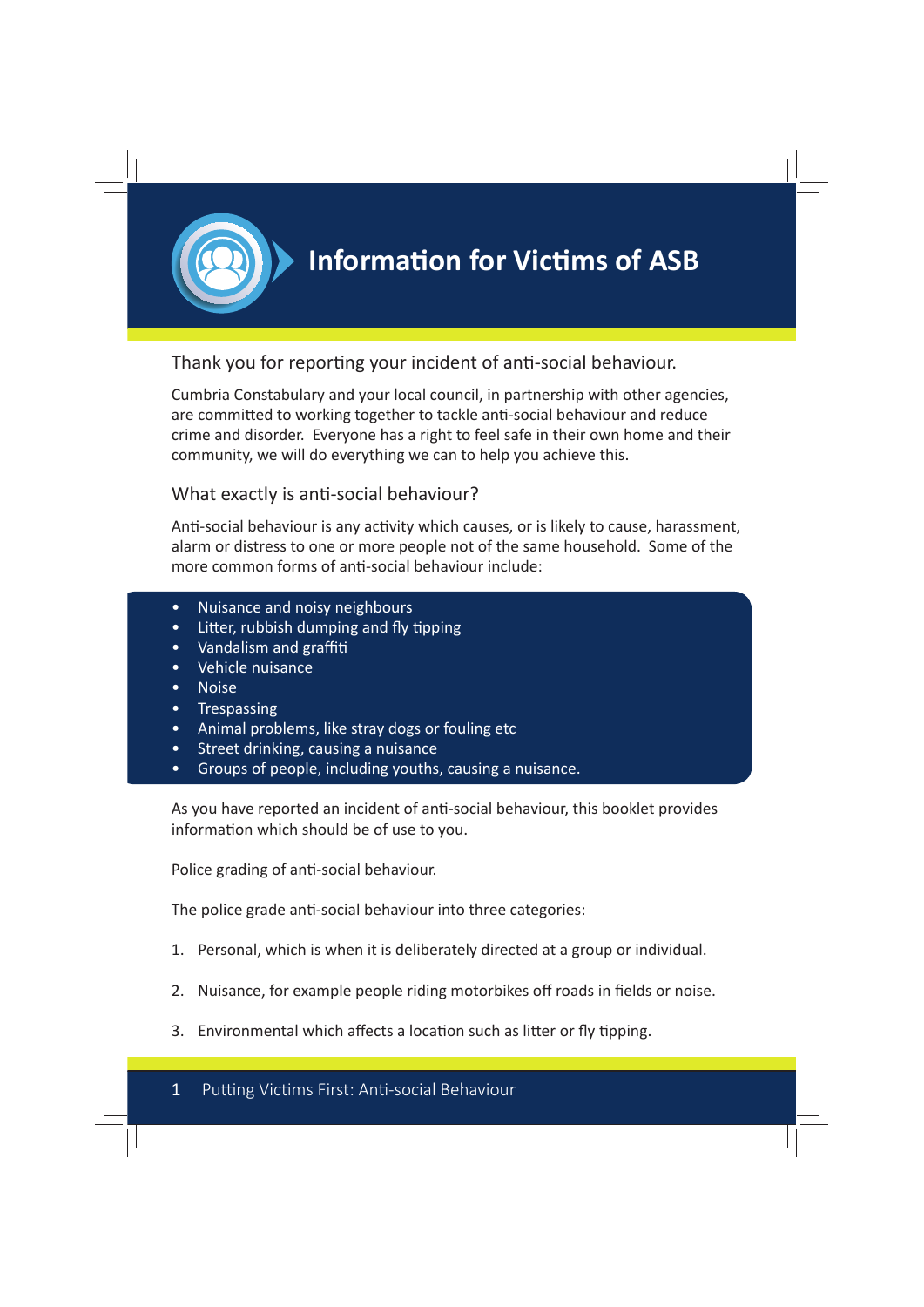

# **Information for Victims of ASB**

Becoming a victim of anti-social behaviour can be a distressing and upsetting experience. This booklet explains what happens next and gives you information about organisations that provide support and advice. It also offers some practical tips on how you can protect your home and your property.



What happens when you report anti-social behaviour?

Now that you have reported anti-social behaviour, a police officer will ask you to provide details of what has happened. Please give the officer as much information as possible and let them know:

- If you are worried about the safety of yourself and / or others.
- If you have recently suffered from any similar incidents.
- If the incident was made worse because of abuse relating to race, religion or belief, disability, sexual orientation, or any other factor.
- If you have any specific needs, for example a health problem.
- If you remember anything else about the incident after the initial report.
- If you change your contact details.

We are committed to doing our best for you.

The officer will carry out an initial investigation that may include taking statements and house-to-house enquiries. They will tell you if an investigation will take place and whether they will keep you updated on progress. If an investigation cannot be progressed, they will give you a reason why.

At the back of this booklet, there is a page for you to record things that you have remembered, or questions you may wish to ask if there is going to be further contact with you.

You may be referred to a local focus hub, here partner agencies work together to resolve issues, you will be asked to give your consent before being referred.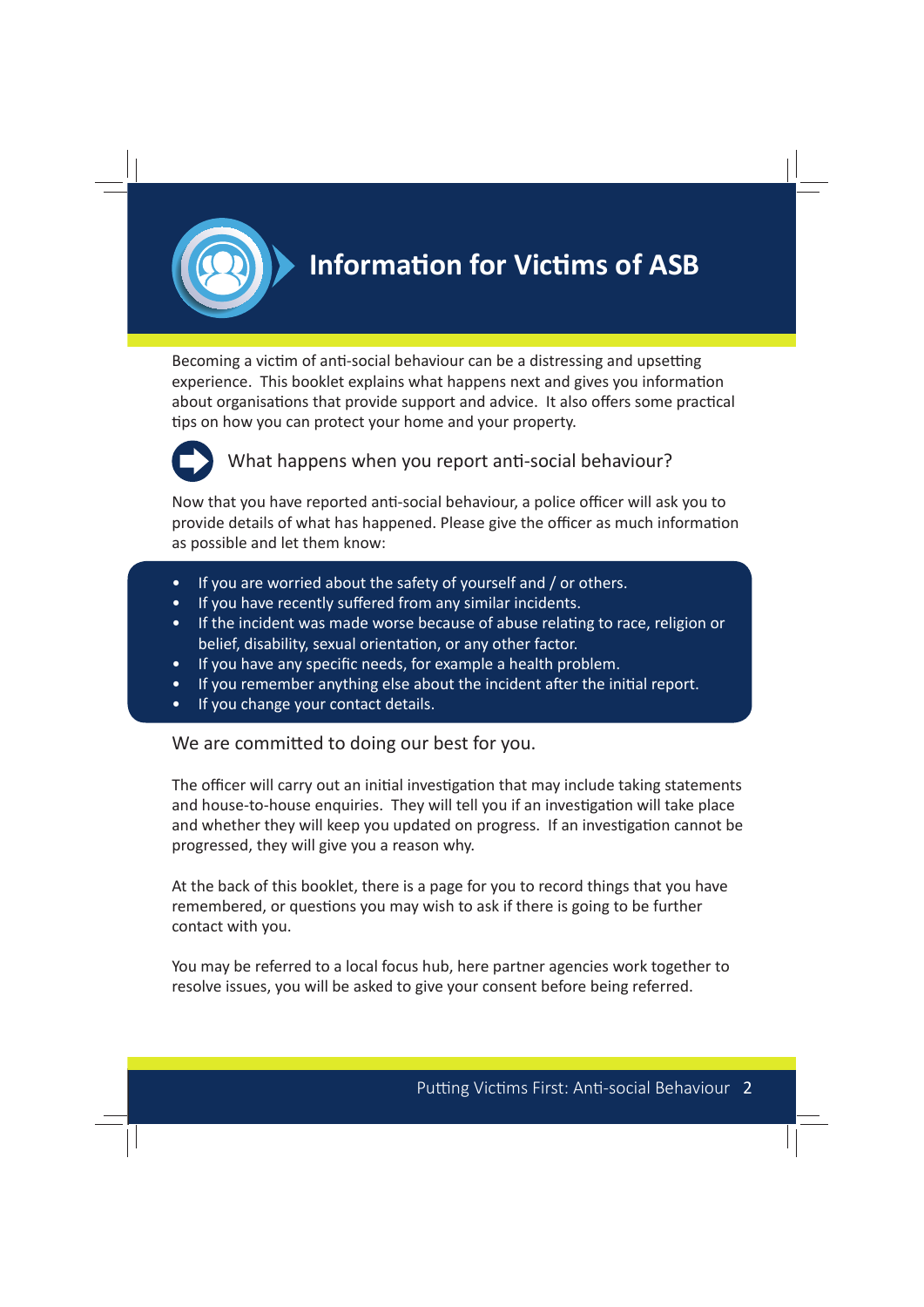

This will usually come in via our command and control room; where you will speak directly with a police officer who will be able to assess your situation over the phone. They will ask you questions and make a decision as to whether a Police Officer/PCSO will need to attend, if no attendance is required they will inform you why.

If an officer is required to attend the incident their aim will be to:

Work with you to ensure you are safe and where applicable -

- Patrol the area and deal with any further incidents.
- Gather information and evidence including speaking with any witnesses.
- Take all necessary steps to resolve the problem.
- Ensure the local neighbourhood policing team has a full and accurate account of the incident.

We may also help with security, for example by providing personal safety alarms, improving your door locks and offering crime prevention advice. We will keep you informed of the progress of any investigation as a result of your report.

The local council can help you deal with issues such as excessive noise, nuisance neighbours, abandoned vehicles, littering, fly tipping, dog fouling, licensed premises and alcohol related matters. They can also provide you with diary sheets to record persistent anti-social behaviour.

Allerdale Borough Council – 0303 1231702 Copeland Borough Council – 01946 598300 Carlisle City Council – 01228 817200 Eden District Council – 01768 817817 Barrow Borough Council – 01229 876543 South Lakeland District Council – 01539 733333

For truancy matters contact Cumbria County Council on 01228 606060.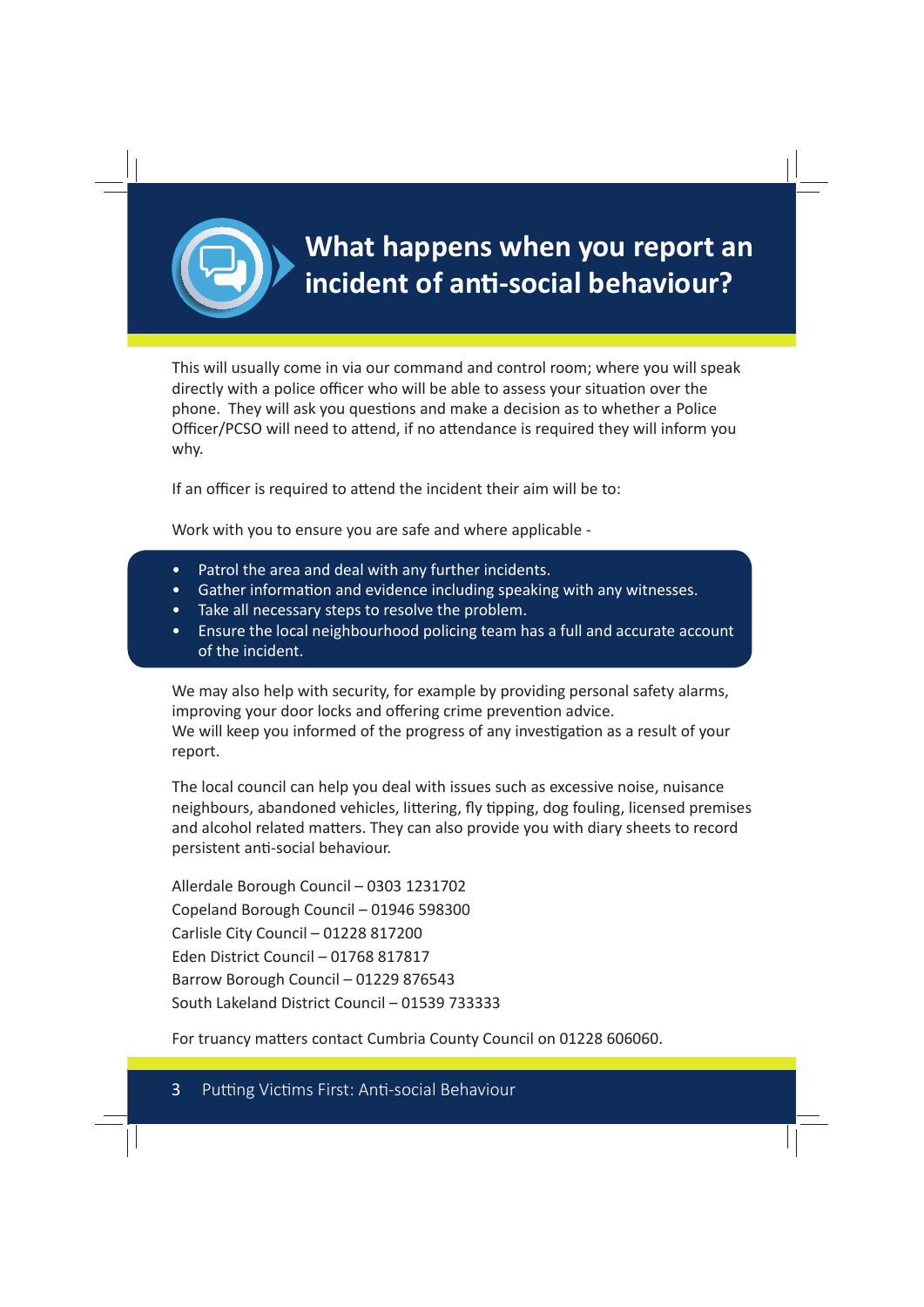

# **Dealing with anti-social behaviour**

If a suspect is identified as a result of a crime such as public order or harassment they may be questioned and a decision will be made about what will happen to them. Depending on the type and severity of the incident, the Police or the Crown Prosecution Service could make this decision.

Outcomes could include:

- No further action.
- Undertaking a community remedy
- Being subject of an out of court disposal such as a caution.
- Receiving a penalty notice.
- Being charged or summonsed to court.

If the suspect is charged to appear before a court, the Witness Care Unit will contact you. They will inform you about the progress of the case and can arrange for you to have a Pre Trial Visit (a look around the court before the actual court date). The Witness Service can provide support for you at court on the day of the hearing.

There are many different ways that police and partner agencies deal with anti-social behaviour.

Some of the options include:

- In the case of offending minors, letters to parents
- Verbal warnings which can be given to offenders
- We may ask offenders to sign an acceptable behaviour contract where the offender voluntarily enters into an agreement to improve behaviour.
- In some cases prosecution.

We may also suggest a restorative approach, a process which brings consenting victims and offenders together in a safe environment with support from specially trained facilitators.

Victims have the chance to tell the offender the real impact of the offending behaviour and request answers to their questions through a direct face–to–face meeting, a conversation through their supporter or even via a letter.

The restorative approach holds offenders to account for what they have done, directly to their victim.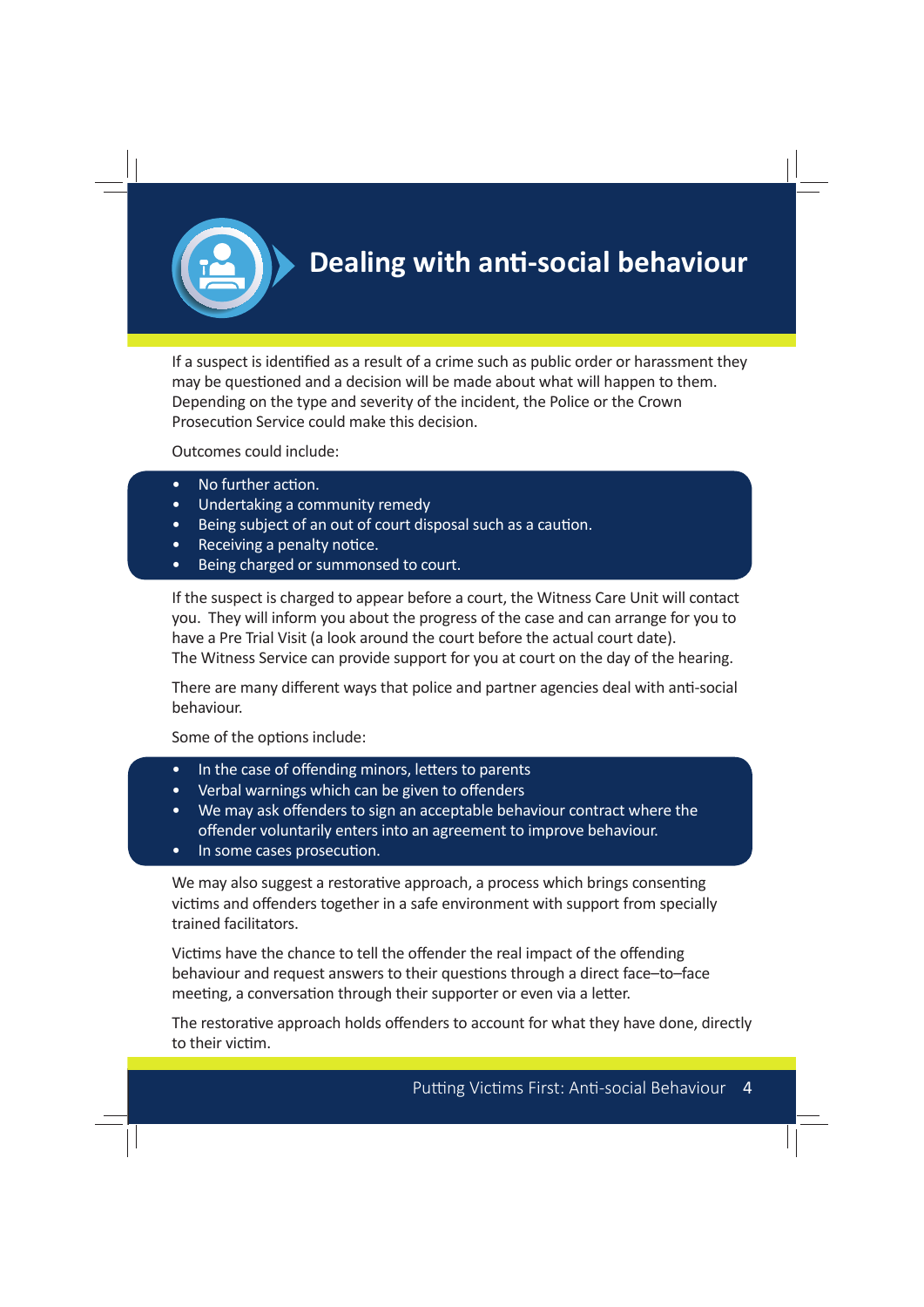

# **Community Remedy and Restorative Justice**

Community Remedy is a process that gives victims of certain types of crime and anti-social behaviour the opportunity to have a say in how the offender is dealt with. If the offender accepts responsibility for their behaviour, you can consider the options under three headings;

- Reparation: Asking the offender to pay for, or repair damage to property, clean graffiti, or undertake a community based activity like litter picking.
- Restoration: A facilitated, face-to-face meeting between the victim and the offender (Restorative Justice), allowing those affected to have an opportunity to explain the impact of the incident, get answers to questions they may have, and / or obtain an explanation from the offender.
- Rehabilitation: Referral to an intervention programme (such as an alcohol diversion scheme / Domestic Violence programme). Alternatively with youths, an intervention facilitated by the Youth Offending Service involving the youth and parent / guardian. All interventions aim to address the cause/s of the behaviour, and reduce the risk of re-offending.

The police officer will tell you if your chosen options are enforceable, or a voluntary arrangement. If any of the chosen options are unsuitable, the police officer will guide you and make the final decision.

#### RESTORATIVE JUSTICE

Restorative justice gives victims the chance to meet or communicate with their offender to explain the real impact of the crime - it empowers victims by giving them a voice. It also holds offenders to account for what they have done and helps them to take responsibility and make amends. Government research demonstrates that restorative justice provides an 85% victim satisfaction rate and a 14% reduction in the frequency of reoffending. If you think Restorative Justice could help you, you can enquire at:

[rj.cumbria@remediuk.cjsm.net](mailto:rj.cumbria@remediuk.cjsm.net) 

or police staff at:

[RJHub@cumbria.police.uk](mailto:RJHub@cumbria.police.uk)

Involvement is voluntary, confidential and free for those taking part.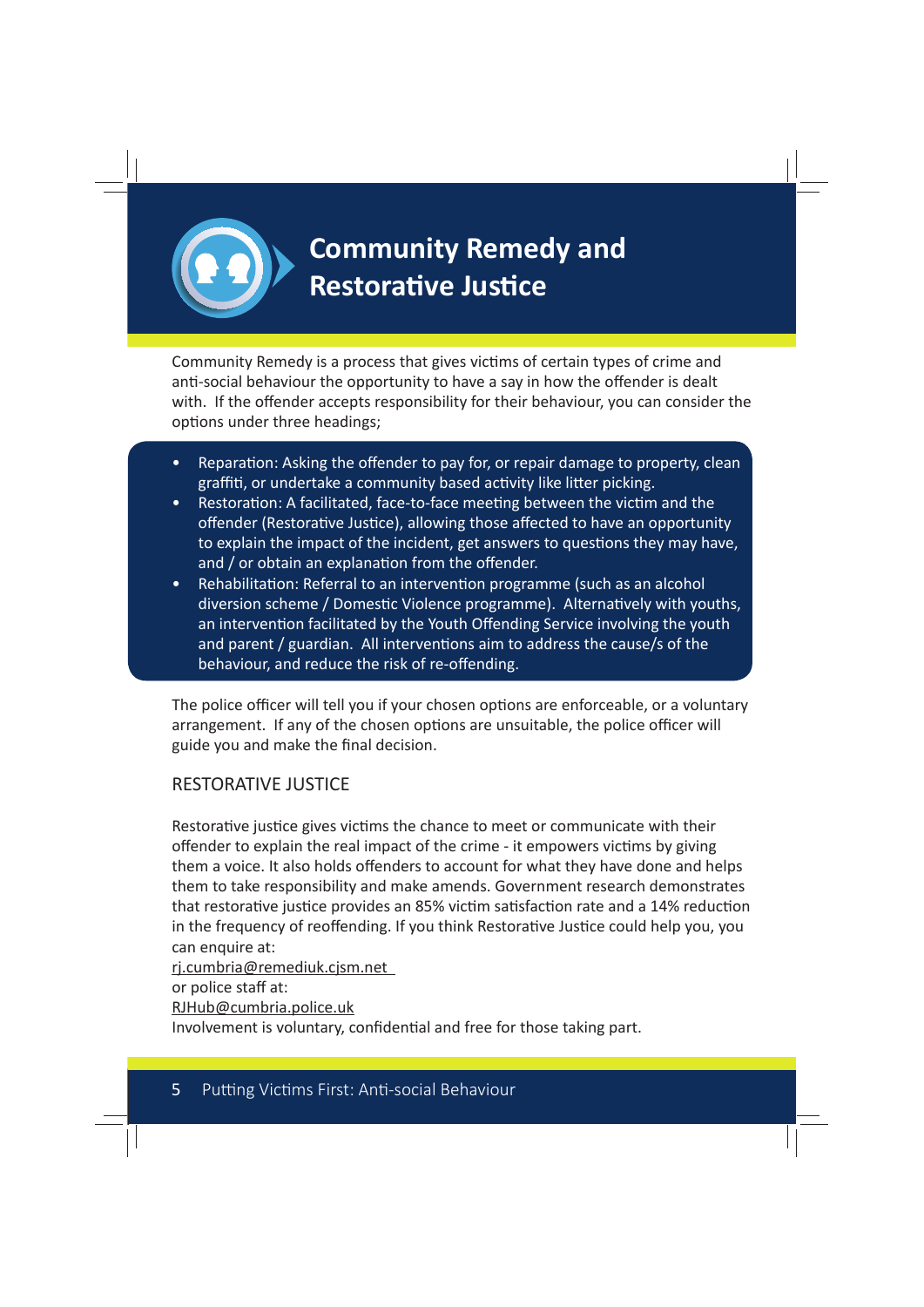

### **Other Agencies / Support**

### CUMBRIA TOGETHER

There are organisations in Cumbria that can help and support you or someone you know who may be a victim of crime or anti-social behaviour.

Cumbria Together is a website that provides an information portal bringing together services and information about what is available for those affected by crime or anti-social behaviour irrespective of whether the crime or anti-social behaviour has been reported or not. The Cumbria Together website can be searched via geographical area, crime type or directory and links can be made directly to agency websites. A dedicated section is available for children/young people and there is a multi-lingual facility. The website is not a reporting mechanism and if anyone using the Cumbria Together site wishes to report a crime or anti-social behaviour incident they should visit www.cumbria.police.uk to report online, or call 101 or 999 in an emergency.

[www.cumbriatogether.com](www.cumbriatogether.com/) is an information hub for anyone who has been affected by crime or antisocial behaviour, whether reported to the Police or not.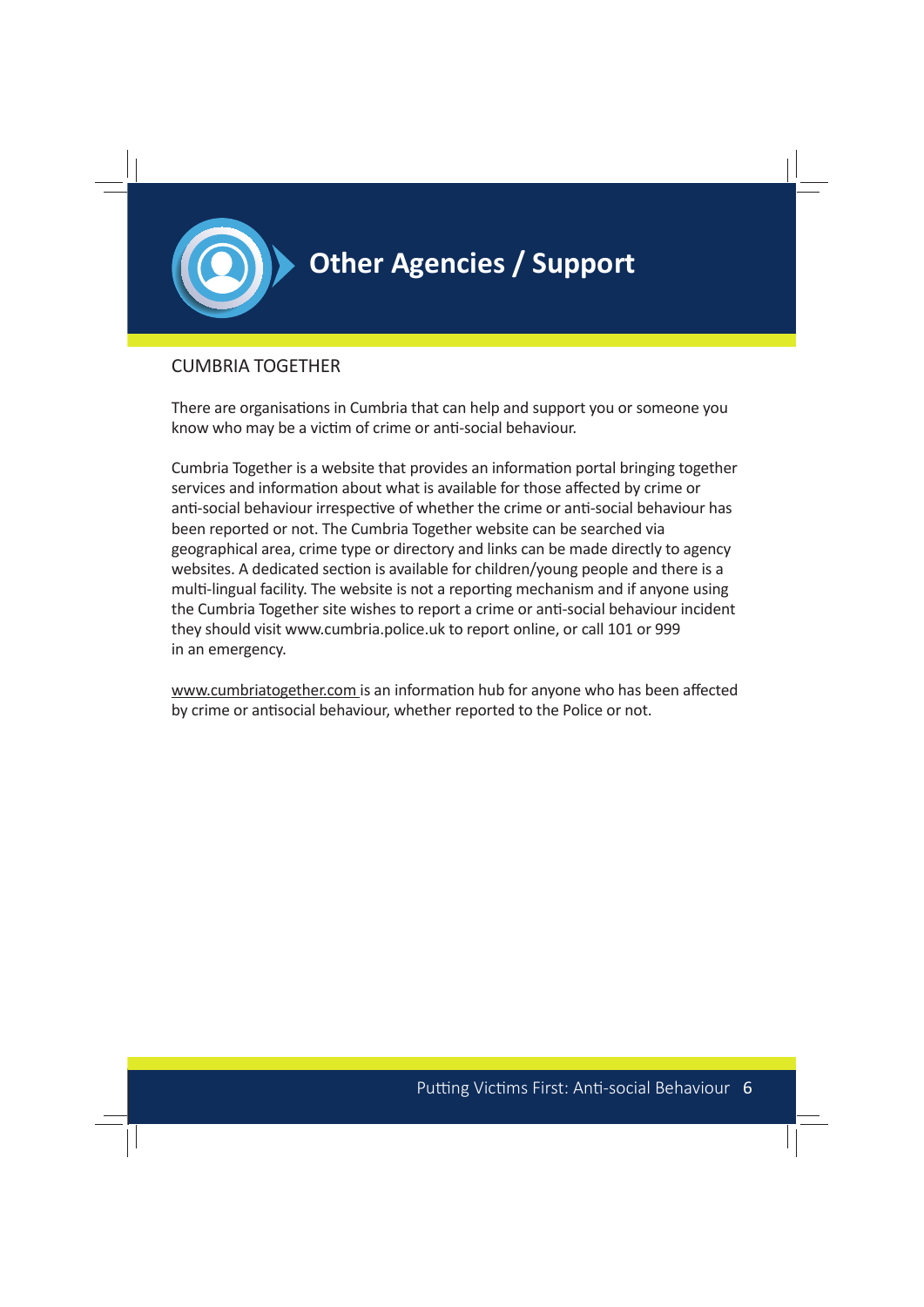

### **Other Agencies / Support**

### VICTIM SUPPORT

Victim Support gives emotional and practical help to people who have been affected by crime or anti-social behaviour in Cumbria and can advocate on their behalf.

Their support is free, confidential and they can support all victims of crime or anti-social behaviour. If you contact your Victim Support team, they will make sure you get the information and support you need.

If you have been affected by crime or anti-social behaviour, one of the ways they can help you is by giving you the support you need to cope with emotional stress. Their staff and volunteers are trained to listen, give information, and offer feedback. They can help you to make sense of what you have been through, discuss your options, and help you to feel like you are getting your life under control again.

They can help with simple tasks like filling out forms, getting broken doors and windows fixed, and installing burglar alarms. They can also assist with bigger issues such as getting medical treatment, being rehoused, or dealing with the criminal justice system. They give you the information you need to understand your options and next steps.

They can be contacted for support regardless of whether you have contacted the police, and no matter how long ago the crime or anti-social behaviour incident took place.

They will help you for as long as it takes to overcome the impact of crime or anti-social behaviour incident.

Victim Support opening hours are Monday – Friday 9am – 7pm.

Call 0300 30 30 157

Out of hours 0800 81689 111

Online – www.victimsupport.org.uk

Cumbria Constabulary may provide Victim Support with limited details about a victim of crime or anti-social behaviour, so that contact can be made to offer the support services described above. In the event the offer of support is declined Victim Support will not retain those details.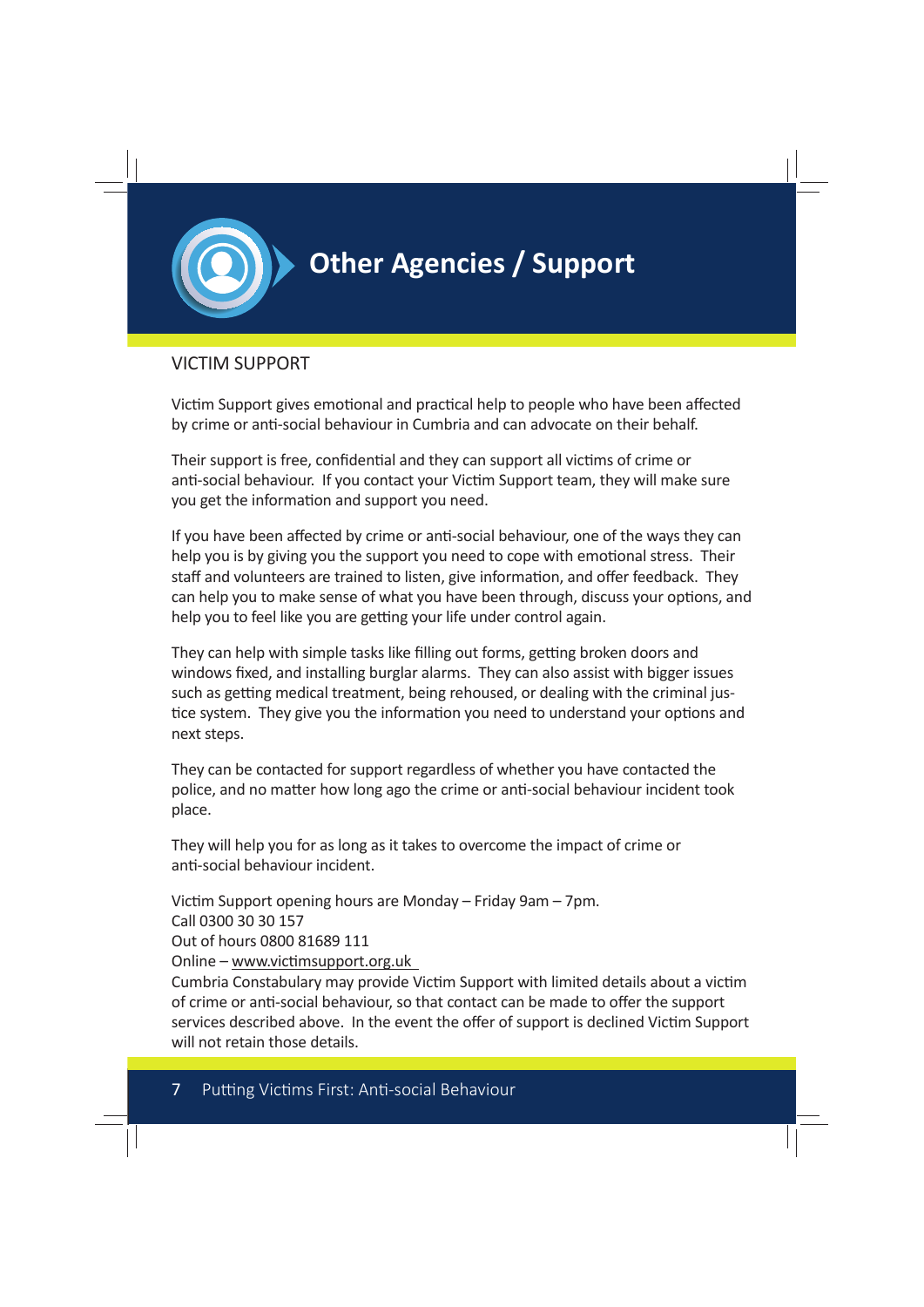

Information will be provided advising on the steps you can take to protect yourself from harm.

You can also visit the Constabulary's website to find further links to the Paladin National Stalking Advocacy Service and to the National Stalking Helpline,

#### https://www.cumbria.police.uk/Advice-Centre/Personal-Safety/Stalking.aspx

There are some practical steps that you can take to identify any sources of personal information that could be used by a suspect. These could include mailing lists, the electoral roll, school or work records, internet sites and wastepaper and refuse bins. You should never dispose of personal information via a refuse bin. Such items should be shredded, burnt or disposed of by some other means, which are not accessible to a suspect.

You should consider changing your passwords for gaining access to personal information via the telephone or internet. In particular, the use of your mother's maiden name and pet names as verification codes for access to personal details should be discouraged.

Anonymous voter registration is available for people at risk. Please visit:

[www.electoralcommission.org.uk](https://www.electoralcommission.org.uk/) for more information.

There are also facilities to restrict the more general availability of your personal information. To find out more visit the Information Commissioner's website:

[www.whatdotheyknow.com](https://www.whatdotheyknow.com/)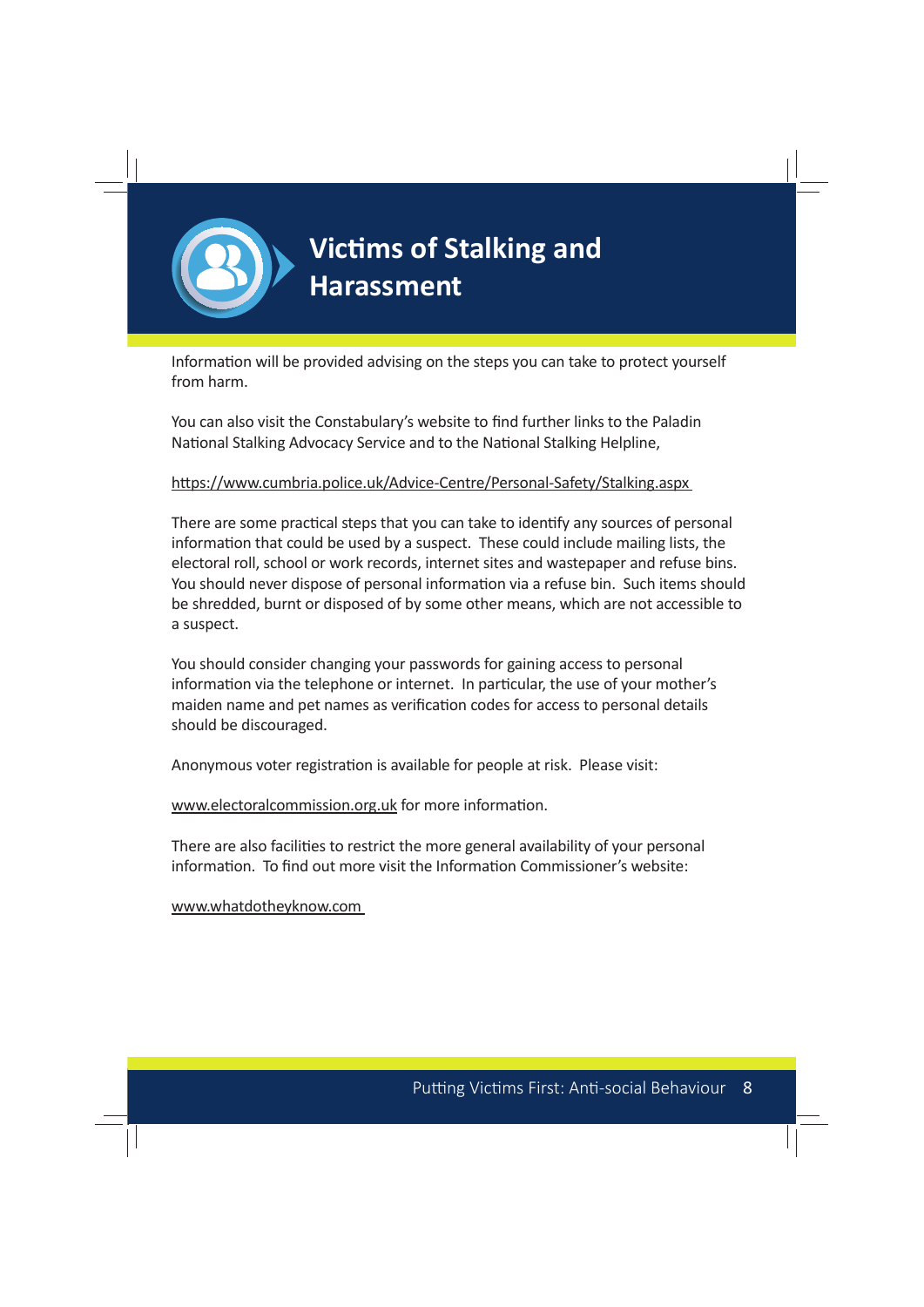

Keeping a diary is a good way to monitor and record persistent anti-social behaviour and can be used as evidence to support further action by the police and partner agencies.

The sort of things to keep a note of, no matter how insignificant they may seem, could include:

- The exact time, date and location of the incident.
- Descriptions of any people involved, including an idea of their height, build, hair colour and what they are wearing.
- What they were doing.
- How their actions affected you and / or others.
- Any other witnesses.
- Car registration.
- Anything you have remembered and wish to bring to our attention with regard to the incident
- Anyone who has given you information about your incident
- Any questions you may have for us.

If the issue is related to housing, then it may be necessary for the housing provider or landlord to seek possession of a property or warn the tenants about breaking their tenancy conditions. The attending officer will be able to discuss this with you.

There is some space at the back of this booklet for you to record this information.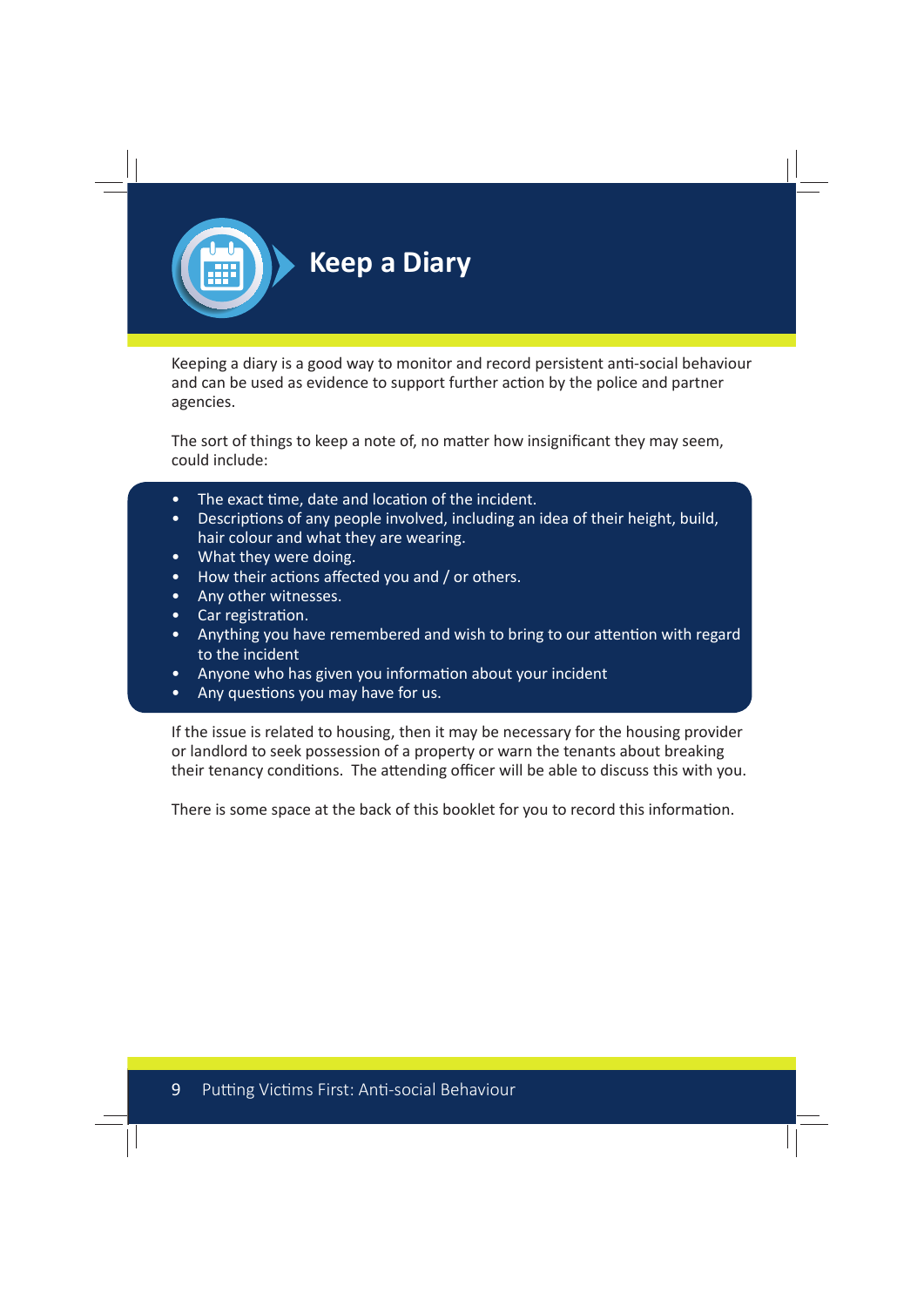

We may release details of crime and anti-social behaviour incidents to local media and on force social media such as:



[www.cumbria.police.uk](https://www.cumbria.police.uk/Home.aspx)

This is to help trace any witnesses or appeal for information.

We will not disclose your name or full address unless we have your permission.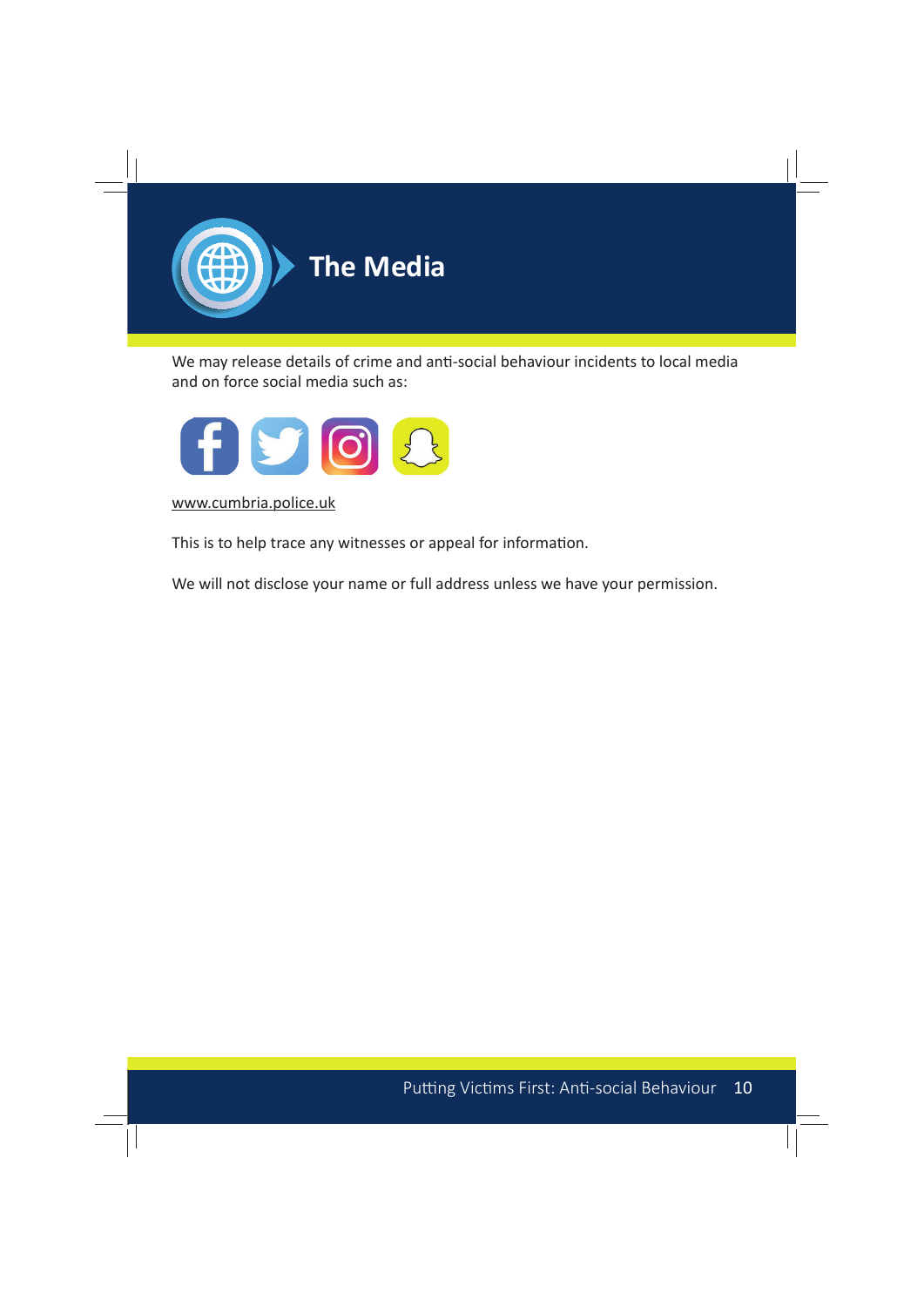

### **Community Trigger**

The Community Trigger (Also known as ASB Case Review) has been designed for you.

If you (or others) have reported an ongoing incident 3 or more times within a  $6$ month period and no action has been taken, you can activate the Community Trigger through your Local Authority. This has been designed to give you the right to demand that agencies deal with persistent anti-social behaviour.

There will be a multi-agency case review which involves various agencies (eg. local Police, Local Authority, Housing Association, NHS) working together to prevent this from happening again.

This is different from a single-agency complaints process which looks at faults in the way an agency responded. The Community Trigger process is directed at ultimately fixing the problem and stopping the anti-social behaviour for good.

#### Community Trigger Directory

Each Local Authority must specify the point of contact for activating the Community Trigger and ensure that applications made to that point of contact are passed on to all the relevant bodies in the local government area.

For information and advice visit: https://asbhelp.co.uk/community-trigger-directory/

Allerdale Borough Council – 0303 1231702 Copeland Borough Council – 01946 598300 Carlisle City Council – 01228 817200 Eden District Council – 01768 817817 Barrow Borough Council – 01229 876543 South Lakeland District Council – 01539 733333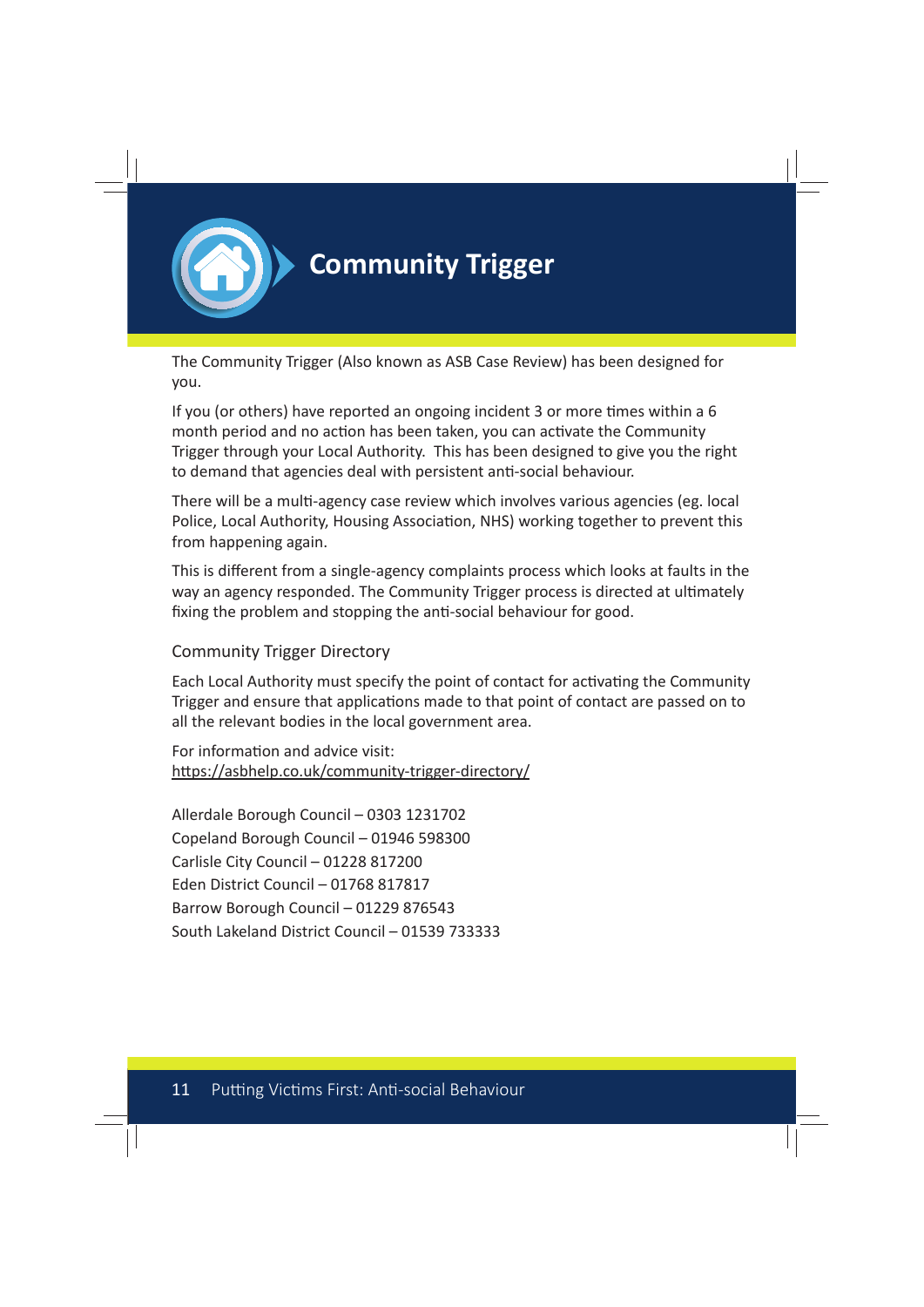

Fraud is where somebody lies, or deceives you, in order to cause harm, usually by stealing your money.

#### ACTION FRAUD

Action Fraud is the National reporting centre for all fraud and cyber-crime. Reports can be made online or via the telephone. You will be given a reference number and you will receive an update within 28 days. Action Fraud record the crime and assess it. If further action is needed it will be sent to the relevant law enforcement agency to investigate. It is important that crimes are reported to Action Fraud so they are able to gain a clear picture of the scale and types of fraud happening across the country to identify patterns and trends and communicate this, which is vital in providing preventative measures to stop frauds happening. By reporting to Action Fraud you will enable law enforcement to understand how these criminals operate and help to catch and stop them. Action Fraud can refer victims to Victim Support and they will offer this referral once they have taken your fraud report.

Contact Action Fraud at www.acti[onfraud.police.uk](https://www.actionfraud.police.uk/) (24 hours a day, 7 days a week)

Telephone:- 0300 123 2040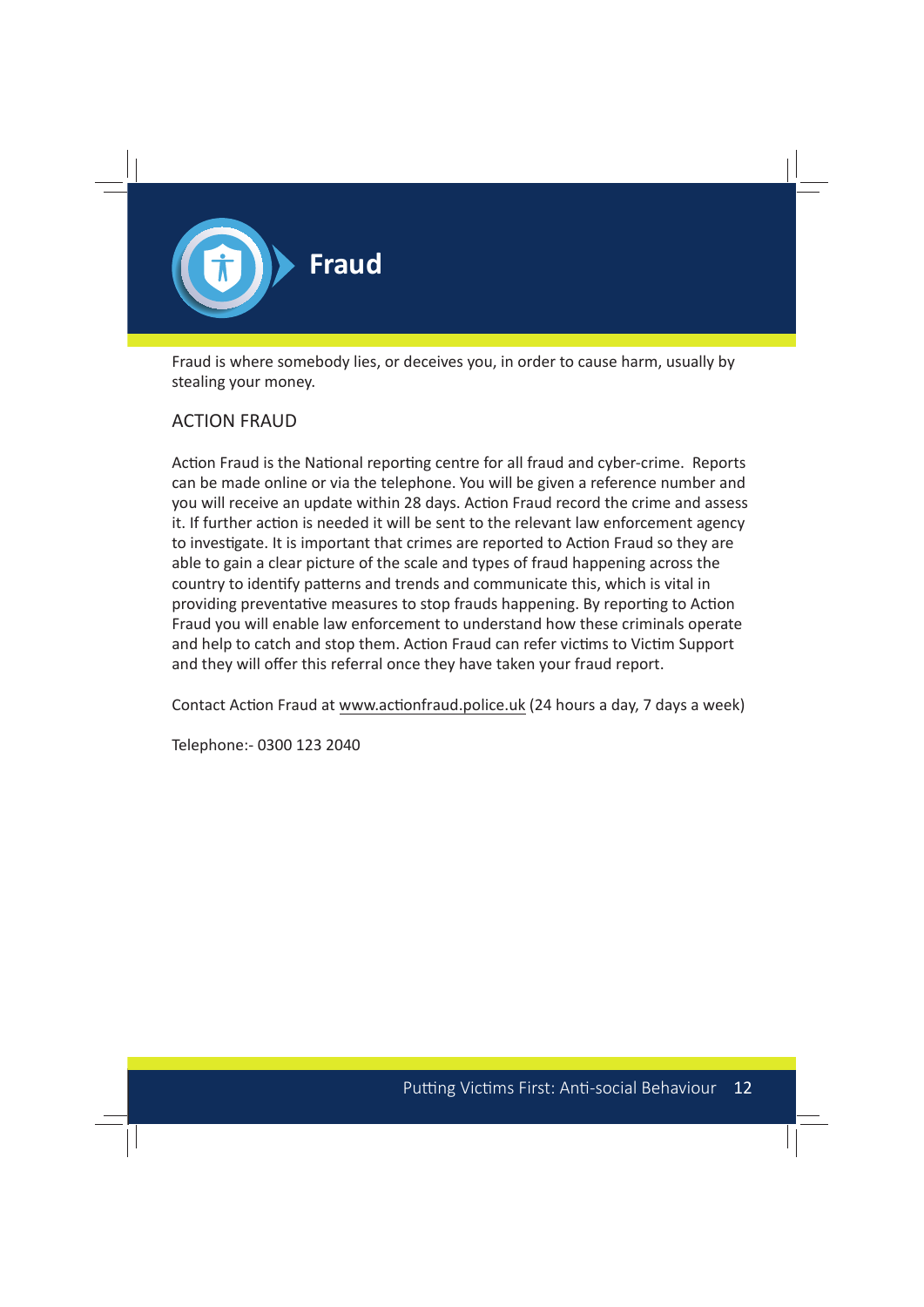

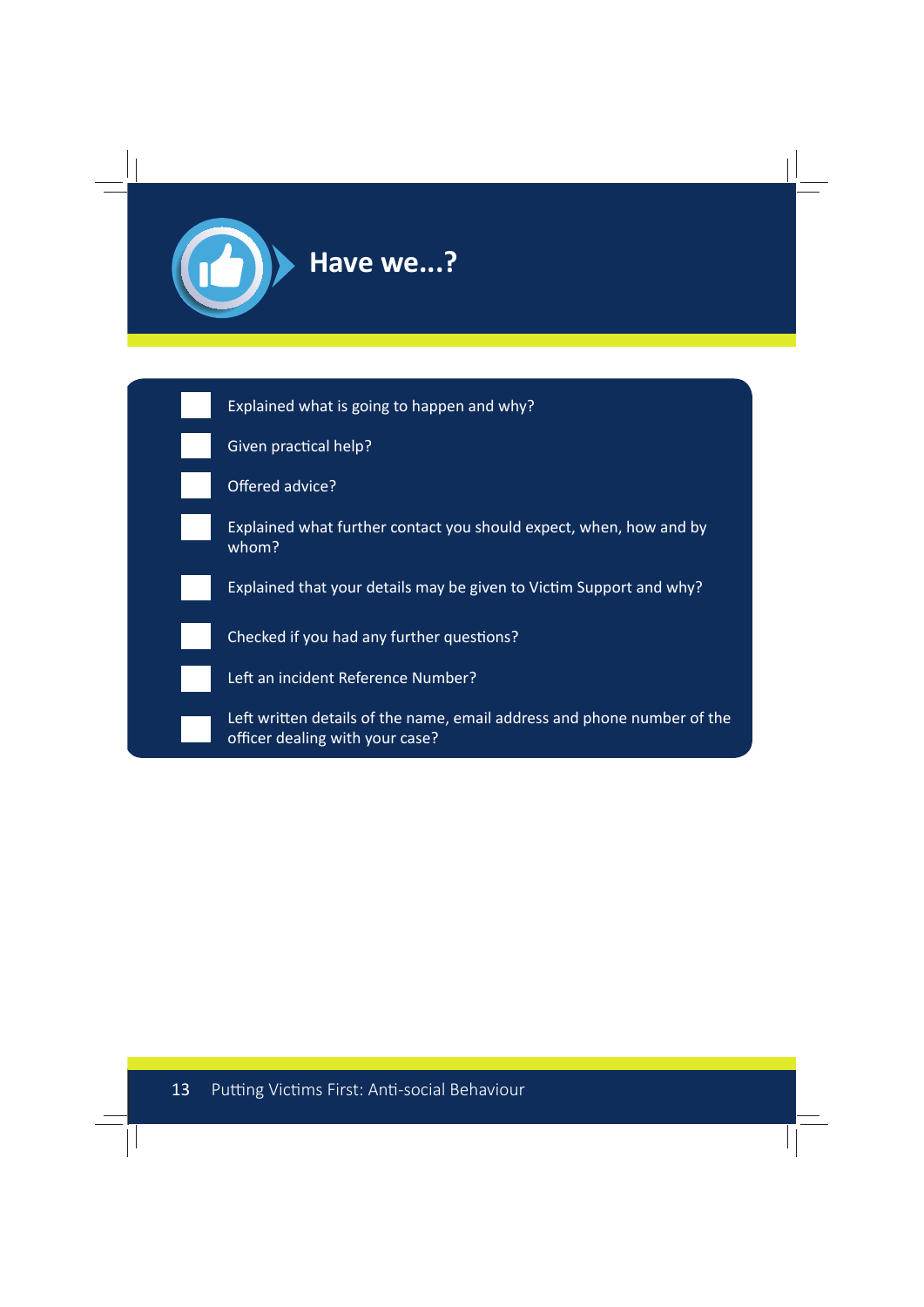

### **How did we do?**

Cumbria Constabulary is committed to giving the best possible service to people in our communities.

In Cumbria we want to do our best for you. By working with external agencies and gathering and sharing information we are able to be pro-active in our approach, prevent crime and anti-social behaviour from happening, protect you, your family and property and bring criminals to justice. By providing this service we are helping to keep Cumbria safe.

We would welcome your feedback on the way we provide our service to you and your community. We believe it is essential that you and others have confidence in the police and are satisfied with the service we give you. With this in mind, we would like to hear from you. How did we do?

You can feedback your comments by using the methods below. https://www.surveymonkey.co.uk/r/8ZBFY38 [www.cumbria.police.uk](https://www.cumbria.police.uk/Home.aspx)

#### Letter:

Police Headquarters, Carleton Hall, Penrith, Cumbria CA10 2AU

We want to do our best for you and your feedback is important to us. We may contact you in due course in relation to the service you have received. We respect your right to privacy. The information you provide will only be used for policing purposes.

You can also follow us on Facebook and Twitter.

Please visit our Local Focus Facebook groups:

Carlisle Focus: [www.facebook.com/groups/CarlisleFocus](https://www.facebook.com/groups/CarlisleFocus/) Allerdale Focus[: www.facebook.com/groups/AllerdaleFocus](https://www.facebook.com/groups/AllerdaleFocus/) Copeland Focus: [www.facebook.com/groups/CopelandFocus](https://www.facebook.com/groups/CopelandFocus/) South Lakes Focus: [www.facebook.com/groups/SouthLakesFocus](https://www.facebook.com/groups/SouthLakesFocus/) Barrow Focus: [www.facebook.com/groups/BarrowFocus](https://www.facebook.com/groups/BarrowFocus/) Eden Focus: [www.facebook.com/groups/EdenFocus](https://www.facebook.com/groups/EdenFocus/)

We also have a newsletter - visit [www.cumbria.police.uk](https://www.cumbria.police.uk/Home.aspx) to sign up



cumbriapolice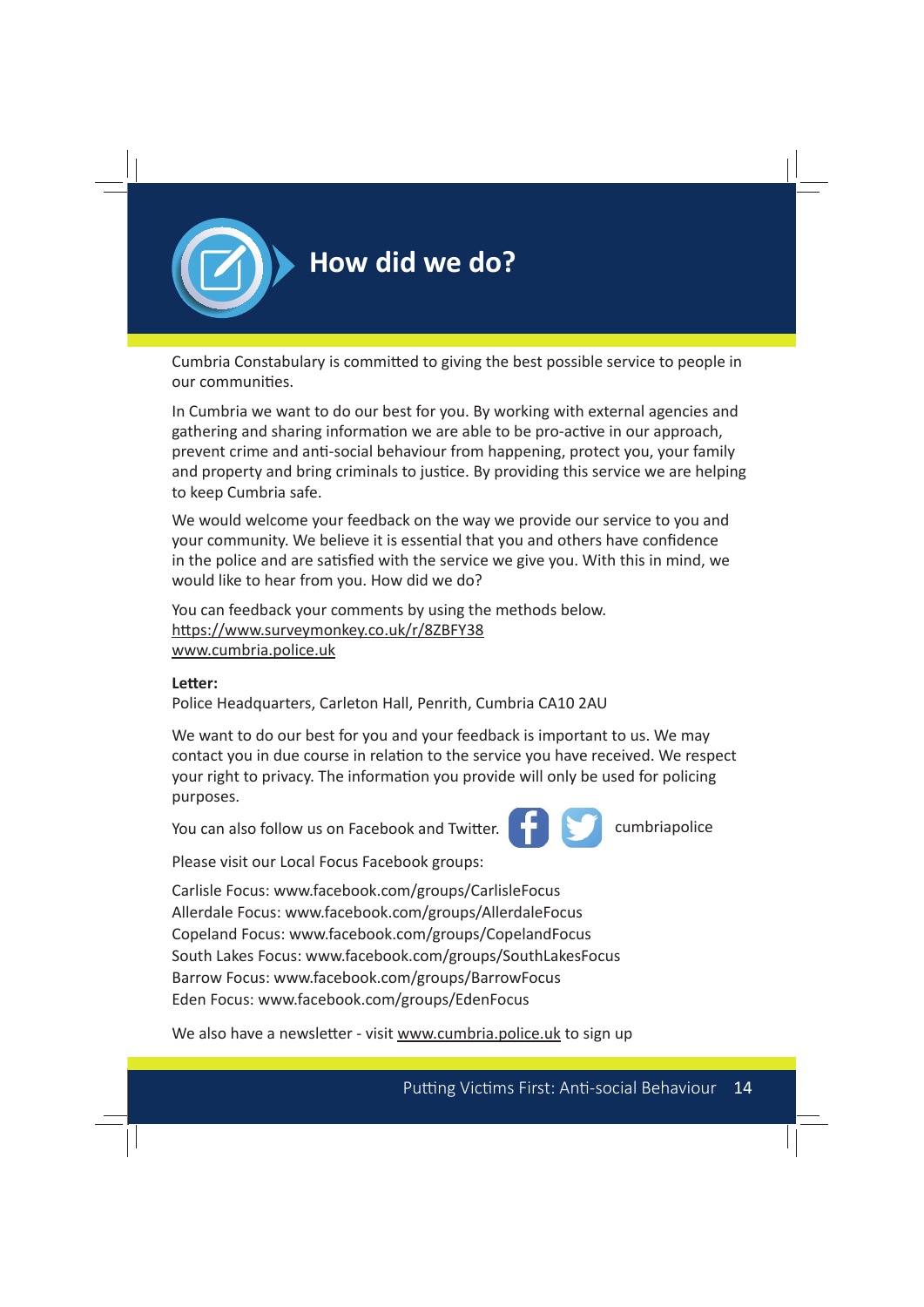

### **Other Useful Information**

- Cumbria Constabulary Newsletter Service: Visit [www.cumbria.police.uk](https://www.cumbria.police.uk/Home.aspx) to sign up to receive the updates.
- Victim Support 0300 30 30 157 www.victimsupport.org.uk
- Citizens Advice Bureau: www.citizensadvice.org.uk
- Neighbourhood Watch: [www.cumbrianeighbourhoodwatch.co.uk](www.cumbrianeighbourhoodwatch.co.uk/)
- Cumbria County Council: 01228 606060 [www.cumbria.gov.uk](https://www.cumbria.gov.uk/)
- Crimestoppers: 0800 555 111 [www.crimestoppers-uk.org](https://crimestoppers-uk.org/)

Cumbria Constabulary conducts Customer Satisfaction Surveys to evaluate our performance and effectiveness. We may contact individuals, such as victims of crime or those reporting incidents, and ask them to give us their opinion of the service we are providing to the public. We use the information given to improve our service wherever we can. Cumbria Constabulary, like many police forces use a private company to undertake such surveys on our behalf with strict controls to protect the personal data of those involved.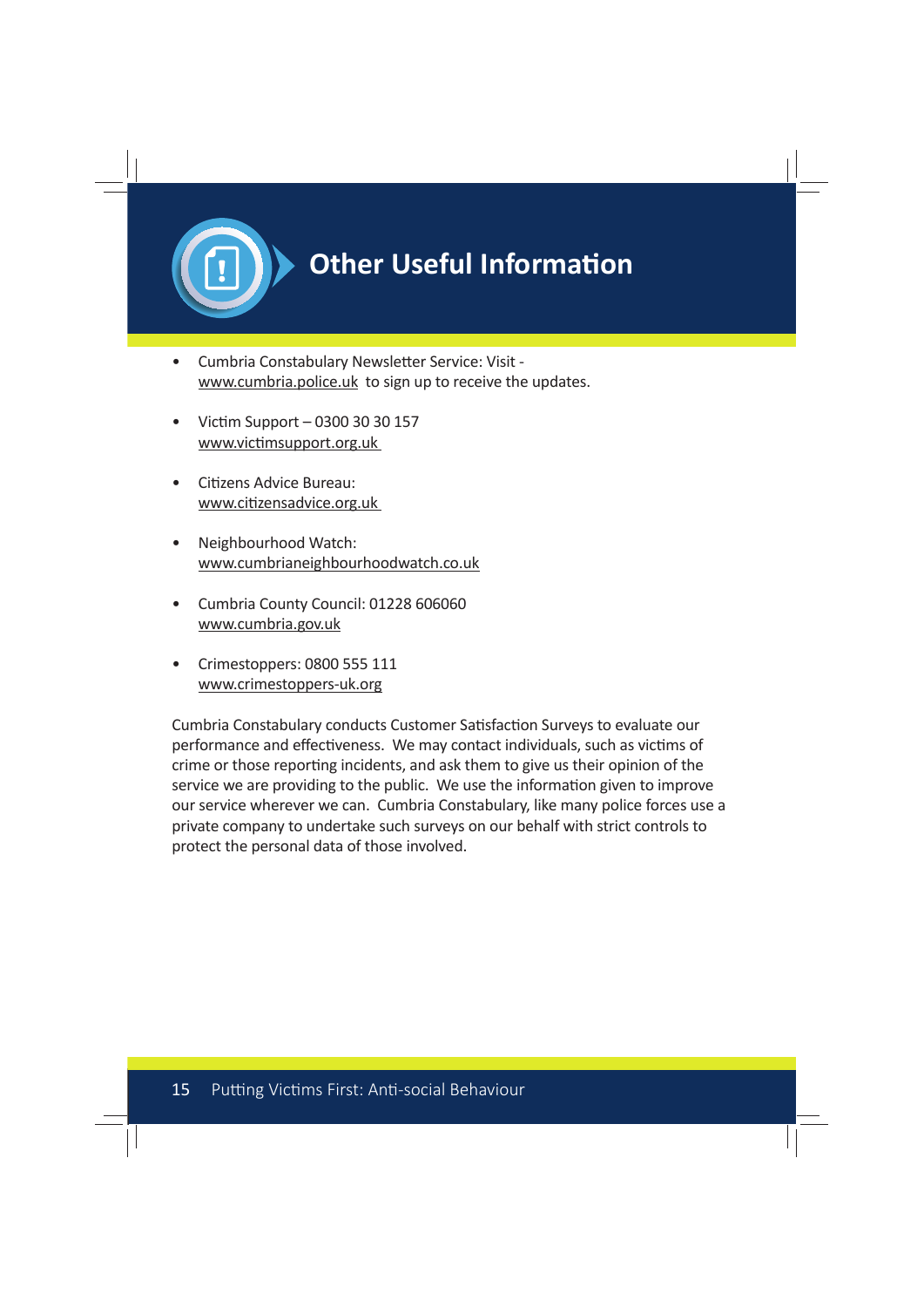

Use the space below to keep a record of any additional thoughts you may have or to maintain a diary.